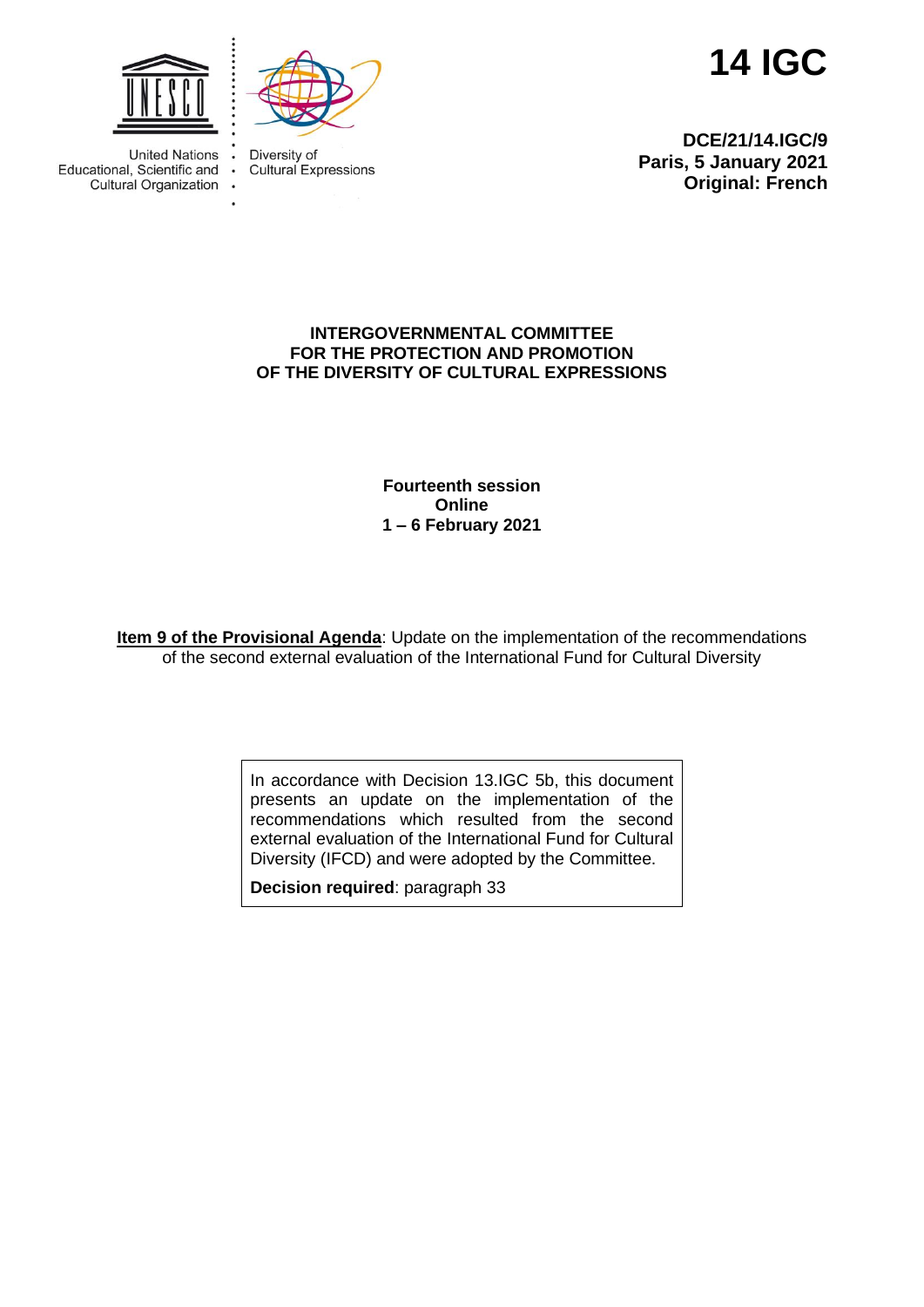### **I. Background**

- 1. At its thirteenth session in February 2020, the Intergovernmental Committee for the Protection and Promotion of the Diversity of Cultural Expressions (hereinafter "the Committee") requested the Secretariat to continue the implementation of the recommendations resulting from the second external evaluation of the International Fund for Cultural Diversity (hereinafter "the IFCD") and present to it at its fourteenth session an update on its progress, including on: its actions related to capacity-building; the review of the monitoring framework; the project assessment report; and the development of a new fundraising and communication strategy [\(Decision 13.IGC 5b\)](https://en.unesco.org/creativity/sites/creativity/files/sessions/13igc_decisions_en.pdf).
- 2. This document provides an update on the progress made in the implementation of the 17 recommendations adopted by the Committee at its twelfth session in December 2018 [\(Decision 12.IGC 6\)](https://en.unesco.org/creativity/sites/creativity/files/12igc_decisions_en.pdf). It also presents the main conclusions of a series of reviews and assessments undertaken by the Secretariat as part of the actions recommended by the Committee to implement some of the recommendations: (i) a human resource analysis in the Secretariat for the implementation of the IFCD (Recommendation 8); (ii) a rapid review of practices of other organizations with strong learning cultures funding culture or social change (Recommendation 12); and (iii) independent evaluations of IFCD-supported projects (Recommendation 13). In accordance with [Decision 13.IGC 5b,](https://en.unesco.org/creativity/sites/creativity/files/sessions/13igc_decisions_en.pdf) these conclusions have also been taken into account in the analysis of the Guidelines on the Use of the Resources of the IFCD, presented in document DCE/21/14.IGC/10. The following documents complement this report:
	- **-** Narrative report of the International Fund for Cultural Diversity (2020) (DCE/21/14.IGC/7)
	- **-** Recommended projects from the International Fund for Cultural Diversity's eleventh call for funding applications (DCE/21/14.IGC/8)
	- **-** Draft of the new fundraising strategy for the International Fund for Cultural Diversity (2021-2032) (DCE/21/14.IGC/11)
	- **-** Evaluation report of the previous communication and fundraising strategy of the International Fund for Cultural Diversity (2013-2018) and design of a new IFCD fundraising strategy (2021-2023)

### **II. Implementation of the recommendations of the second external evaluation**

- 3. Since the twelfth session of the Committee in 2018, the actions it recommended in relation to the 17 adopted recommendations have been implemented by the Secretariat. A detailed overview of these actions is provided in Annex I. These include, among others, the implementation of capacity-building activities for the various stakeholders and the involvement of beneficiaries in promoting the Convention and the IFCD. The Secretariat also commissioned the various studies deemed necessary by the second external evaluation of the IFCD for the implementation of certain recommendations. Their conclusions offer interesting avenues to strengthen the activities of the IFCD.
- 4. The Committee also decided to address, as a matter of urgency, the implementation of eight of the 17 recommendations it adopted as a result of the second external evaluation of the IFCD:
	- **- Recommendation 8**: conduct a human resource analysis in the Secretariat with a view to meeting the needs of the IFCD and strengthening the Secretariat's capacity (in line with IOS Recommendation 31). Strengthening the team's fundraising capacity is particularly key for the future of the Fund and in order to maximize efforts to date;
	- **- Recommendation 12**: make resources available so that the Secretariat can take bold steps for the IFCD to become a "learning-driven" fund by introducing measures that aim to extract lessons and spaces for the reflection at that centre of the IFCD strategy,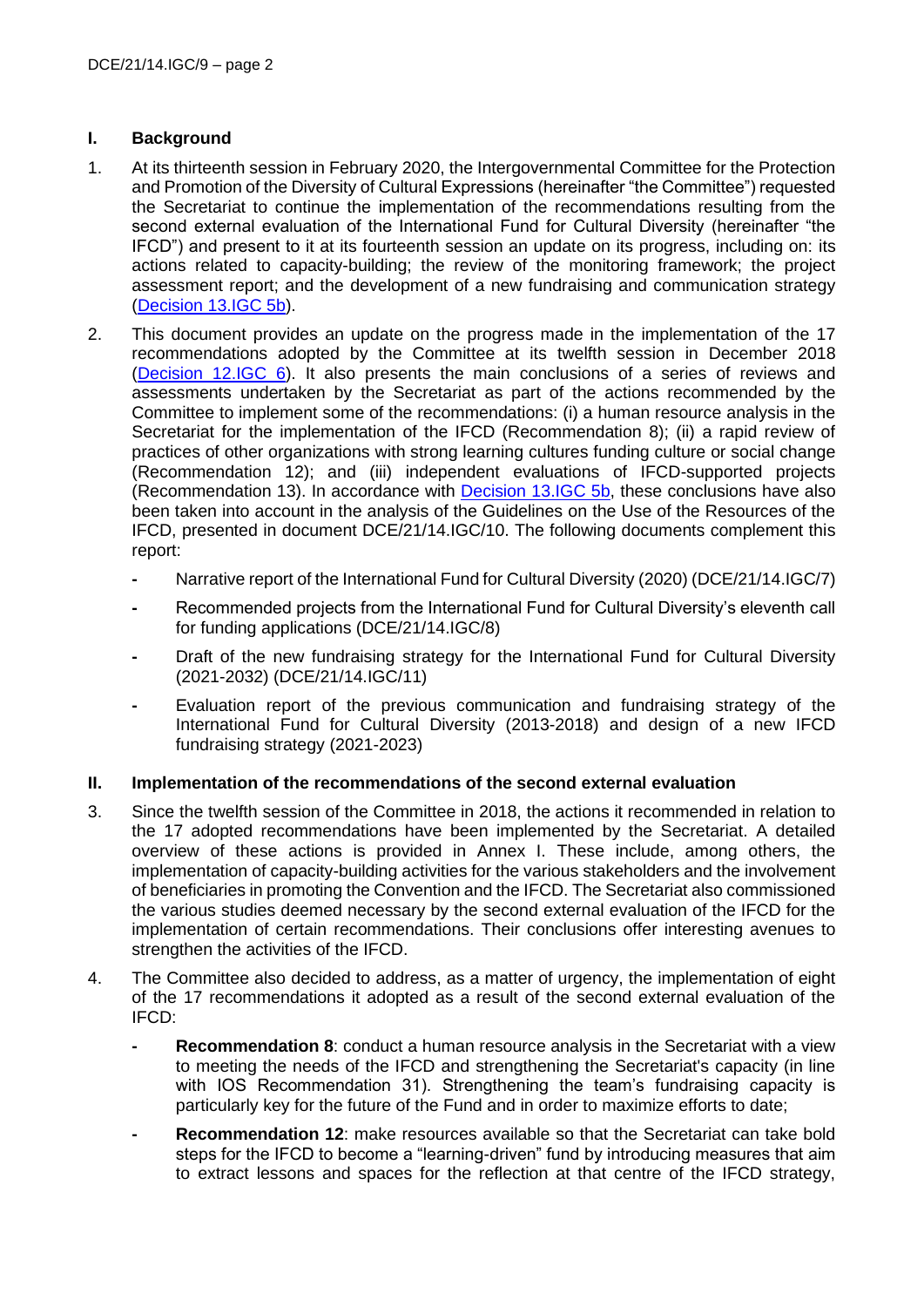including hiring of dedicated staff at the Secretariat responsible for project monitoring and evaluation;

- **- Recommendation 13**: conduct random, independent IFCD project evaluations in order to build a knowledge base on the projects and draw lessons from the different experiences;
- **- Recommendation 16**: review the Committee's current fundraising strategy to ensure that it dedicates more attention to the contributions of Parties and their engagement in a more tailored manner, recognizing that not all Parties have the same capacities and resources;
- **- Recommendation 17**: work towards meeting the target contribution of 1% (Art. 18.3 and 18.7) to strengthen the sustainability of the Fund and overturn the static trend of the last 5 years;
- **Recommendation 18:** strengthen the IFCD's fundraising strategy by incorporating an analytical dimension that ensures an explicit connection between communication products and concrete fundraising targets (especially those related to Parties' contributions);
- **- Recommendation 19**: modify the current success target of 50% of contributing countries so that instead of focusing on ensuring that at least half of the Parties to the Convention give to the Fund, regular amounts are sought in line with the suggested 1% (Art. 18.3 and 18.7);
- **- Recommendation 20**: strengthen the use of communication materials on the IFCD. The first suggested step is to conduct an analysis of the implementation of the different phases of the Communication Strategy to understand what has worked and what requires improvement.
- 5. This document is focused on **Recommendations 8, 12 and 13** out of these eight priority recommendations, as the results of the implementation of recommendations 16, 17, 18, 19 and 20 are covered in document DCE/21/14.IGC/11 on the draft new fundraising strategy for the International Fund for Cultural Diversity (2021-2023).

#### *Recommendation 8: conduct a human resource analysis in the Secretariat with a view to meeting the needs of the IFCD and strengthening the Secretariat's capacity*

- 6. In order to implement this recommendation, the Secretariat commissioned a human resource analysis for the IFCD from a consultant recommended by UNESCO's Bureau of Human Resources Management (ADM/HRM).
- 7. The consultant assessed the human resources available to the Secretariat to manage the IFCD. Staffing needs were also identified with a view to improving the following activities: (i) the annual call for funding applications; (ii) the administrative management of funded projects; (iii) the monitoring and evaluation of funded projects; and (iv) the implementation of the fundraising and communication strategy. Lastly, recommendations were made to strengthen the staff and structure of the Secretariat in order to manage the IFCD more effectively.
- 8. For the purpose of the analysis, the consultant reviewed background documents on the Convention and the IFCD, and conducted Skype and telephone interviews with staff members and also non-staff members familiar with the activities of the Fund. Job and role descriptions in the various units involved in the management of the IFCD were also examined.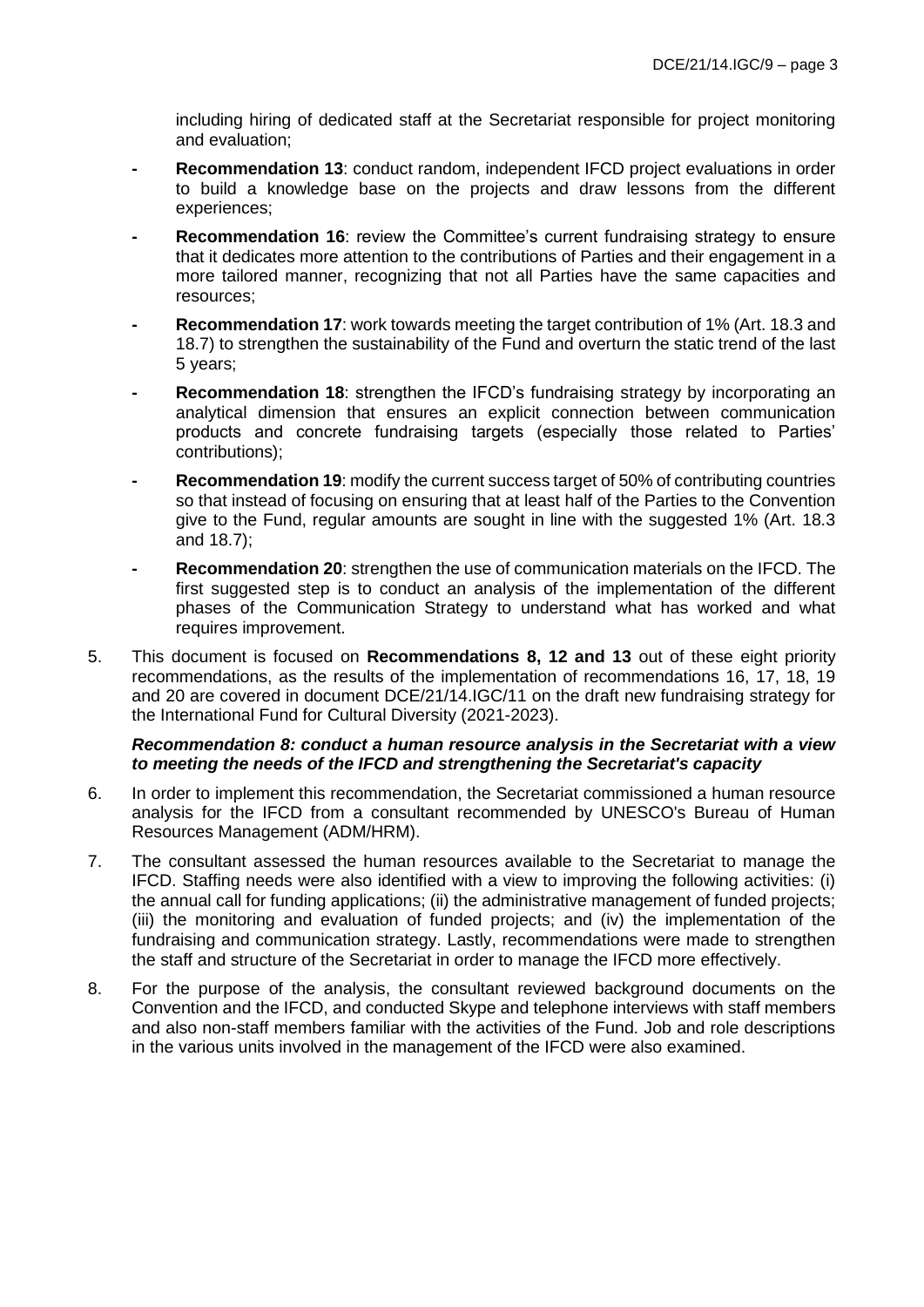- 9. The analysis highlighted the following observations:
	- **-** The **current staffing level is clearly insufficient** to ensure the effective management of the Fund's resources and adequate monitoring and evaluation of approved funding applications<sup>1</sup>.
	- **-** Successful action to **mobilize resources for the IFCD requires the deployment of specialized professional staff** and should be accompanied by continuous monitoring and evaluation.
	- **-** The IFCD does not currently have a **regular, ongoing and systematic monitoring and evaluation mechanism**.
	- **-** A high-quality monitoring and evaluation system must cover all the activities to implement the IFCD, namely: resource mobilization, the selection and evaluation process for funding applications, the monitoring of the implementation of approved requests and their results, and the evaluation of their impact. The deployment of at least one full-time P-3 or P-2 post is required to devise and coordinate this mechanism.
	- **-** The lack of staff continuity is a persistent problem, particularly with regard to professional posts within the Secretariat.
- 10. In order to strengthen the Secretariat with minimal changes and at a low cost, the analysis recommends that the team responsible for the IFCD be composed of the following staff members:
	- **- 1 P-4** Head of the unit responsible for the management of the IFCD;
	- **- 1 P-3 and 1 P-2** responsible for resource mobilization and the monitoring and evaluation mechanism;
	- **- 1 P-3, 1 P-2 and 1 G-4/G-5** responsible for the call for funding applications, coordination of the selection and evaluation processes, the administrative management of funded projects and the monitoring of voluntary contributions to the IFCD.

### *Recommendation 12: make resources available so that the Secretariat can take bold steps for the IFCD to become a "learning-driven" fund*

- 11. In order to implement this recommendation, practices prevailing in other organizations that fund culture or social change and have a strong learning culture were reviewed. This review was carried out by Evalua, the company deemed most suitable to carry out this mission following a call for proposals by the Secretariat.
- 12. Evalua reviewed the practices of the following intergovernmental and private agencies:
	- **-** The thematic window on "Culture and Development" of the Millennium Development Goals Achievement Fund (MDG-F) implemented by UNESCO;
	- **-** The ACP Cultures+ programme of the African, Caribbean and Pacific Group of States (ACP);
	- **-** The programmes of the Cultural Diversity and Development Department of the International Organisation of La Francophonie (OIF);
	- **-** The Prince Claus Fund (PCF) Network Partnership Grant programme.
- 13. The review methodology included a desk study and remote or face-to-face interviews with contact persons within these organizations (persons responsible for cultural programmes and monitoring and evaluation systems). A set of best practices, identified as a source of reflection to strengthen the action of the IFCD, are presented below.

<sup>1.</sup> While some posts were vacant at the time of the analysis – including that of the head of the unit responsible for the management of the Fund – the total number of staff (staff and nonstaff members) remains the same.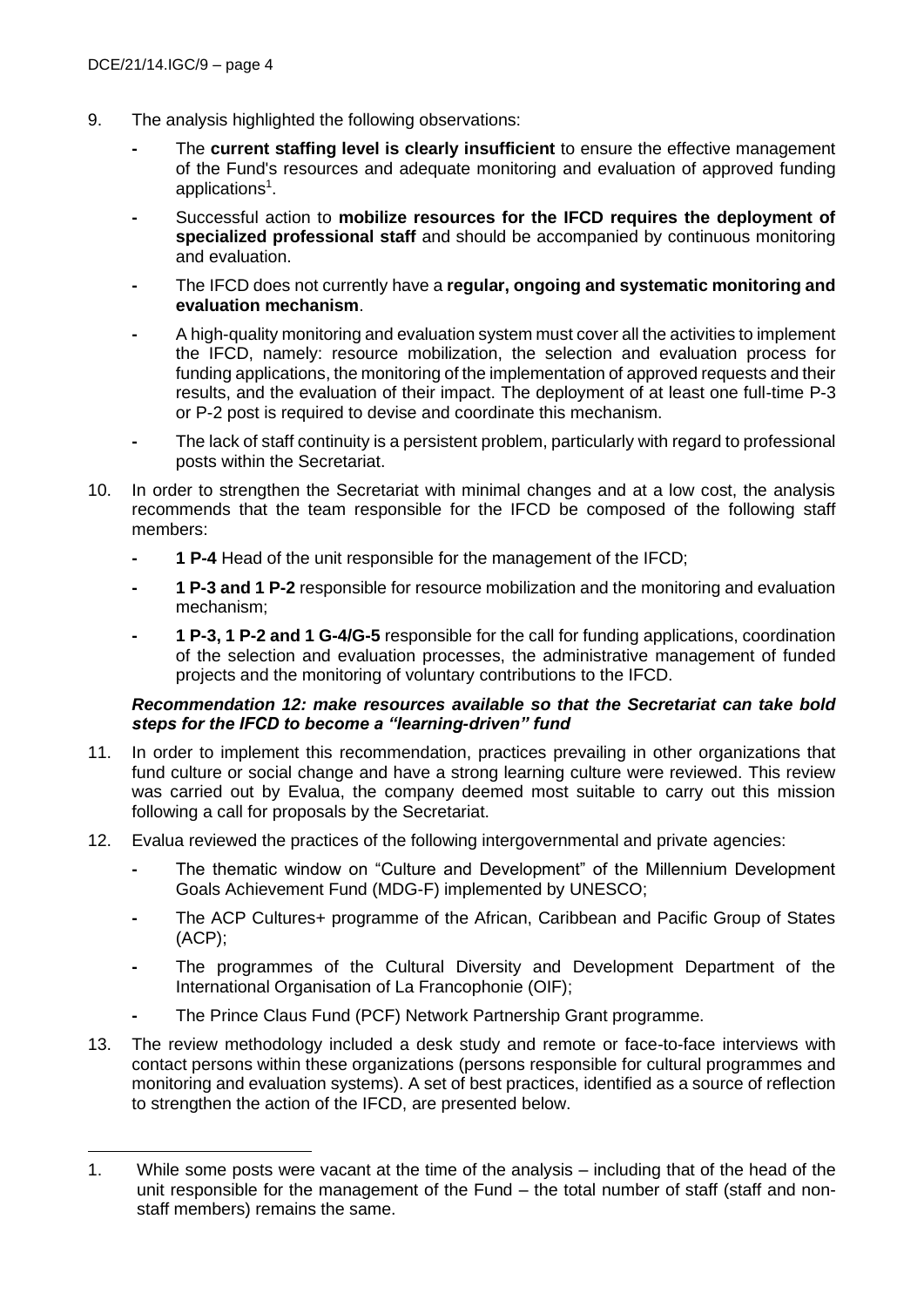- 14. First, the review showed that the organizations selected for the comparative analysis adopted **a results-based management approach** in order to facilitate the evaluation of their interventions.
- 15. The review also highlighted that the "**theory of change**" on which these programmes are based must be constantly challenged. The exercise showed that, by relying on assumptions, experience may show that the expected dynamics between activities, outputs, outcomes and impacts were not as expected. Accordingly, the theory of change should be viewed as a living working document that may be amended, in the same way as the criteria and conditions for selecting projects to be supported.
- 16. Second, the comparative analysis of the selected organizations showed that **an approach based on monitoring and evaluation and the use of results requires mobilizing human resources** (especially if the activities are carried out internally) and **financial resources** (especially if the services are outsourced). The analysis also revealed that, without adequate resources, the funding agency cannot have the information necessary for decision-making. For example, the ACP Cultures+ programme has a technical assistance team of five experts, while the PCF has a team of six staff members devoted to research and monitoring and evaluation of all its activities. The MDG-F had a three-person team devoted to knowledge management and 3 to 5% of the budget for the thematic window on "Culture and Development" had been allocated to evaluation.
- 17. The analysis also showed that in cases in which the funding agency did not have sufficient resources, **evaluation and use of results could be shared with the organizations responsible for implementing the funded projects**. Thus, in order to have additional information on project achievements and not depend solely on the beneficiaries' declarations, the funding agency may **ask the organizations responsible for implementing the funded projects to devote a percentage of the budget allocation to project evaluation**. This is enshrined in the ACP Secretariat's procedures, according to which beneficiaries are required to undergo a final evaluation in order to receive the last funding instalment. The same applies to OIF which, at the end of the first year of project implementation, carries out an interim evaluation. This evaluation is carried out by an independent service provider who spends two to three days on average on each project, collecting data in the field. The same service provider also carries out a final evaluation of the project at the end of the contractual period, in order to compare the results achieved with the objectives pursued.
- 18. The experience of the funding agencies shows that **these evaluations have highlighted the results achieved and also helped to make relevant recommendations for the operators** (highlighting risk factors that had been omitted or underestimated in the selection process, insights into programme adjustment or closure, development of new programmes, etc.).
- 19. In addition, the comparative analysis revealed that an effective way of learning from funded projects is through the networking of beneficiaries. Networking beneficiaries (past and present) can help not only to build their capacity but also to draw lessons that contribute to the evaluation of the projects and the programme as a whole. For example, beneficiaries of the PCF are invited to join a network for a total of six years, including three years after the grant has expired, which promotes the exchange of know-how and best practices well beyond the end of the activity funding period. The ACP Secretariat also attaches great importance to capacity-building opportunities for its beneficiaries and cultural operators by organizing meetings to share experiences. Furthermore, the ACP Cultures+ programme website also served as a platform for information exchange. These networks may be led by former beneficiaries and/or programme specialists from the funding agency.
- 20. Lastly, the analysis highlighted that the **added value of the use of results lies in the ability of stakeholders to learn from the funded interventions**. This activity therefore requires a significant provision of written contributions and widespread dissemination of knowledge (websites, social networks, organization of workshops, etc.).
- 21. With regard to project impact evaluation, the analysis revealed that this approach can be developed by establishing **partnerships with the academic world**, in particular through the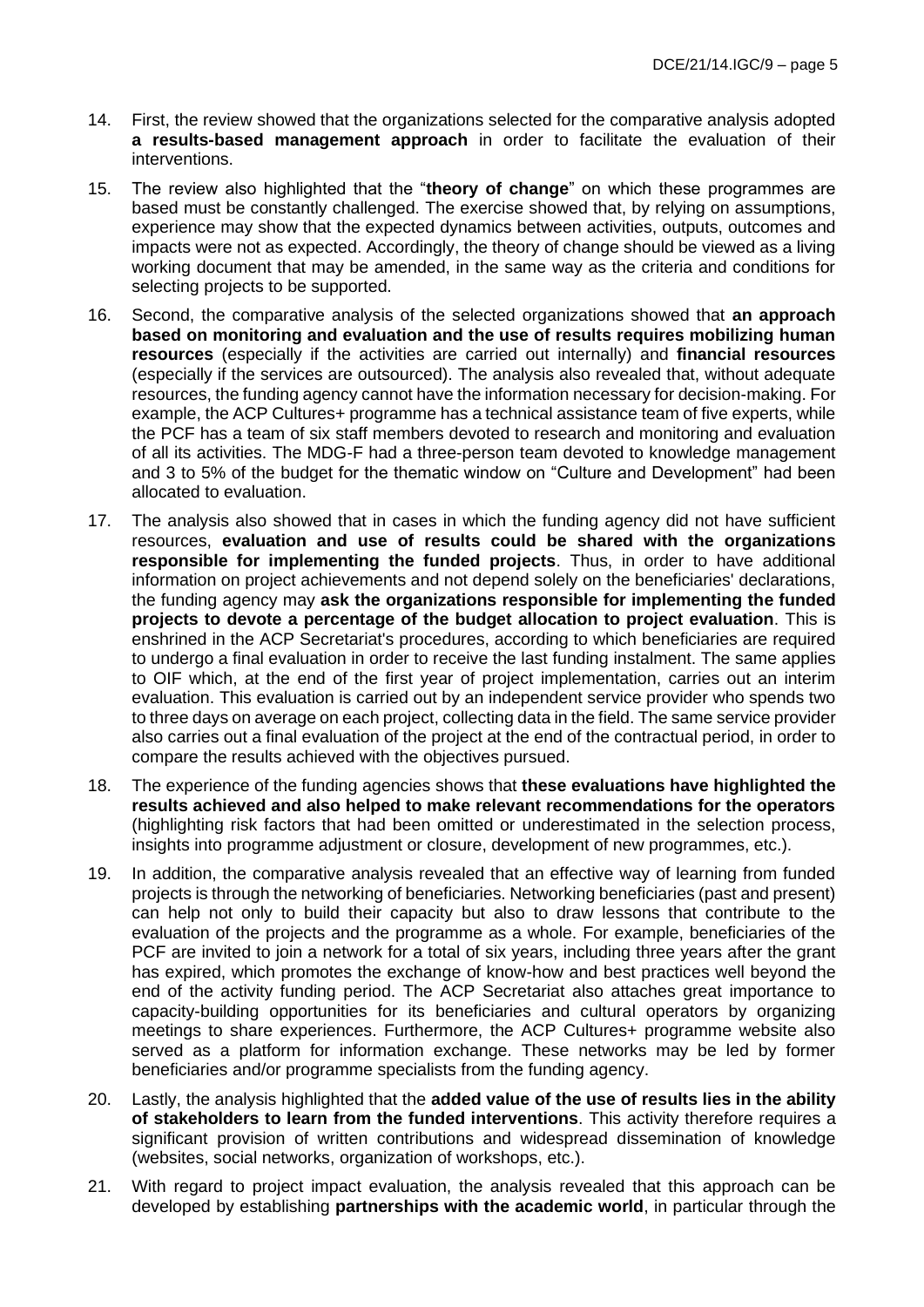UNESCO Chairs. For instance, the MDG-F has worked in partnership with the UNESCO Chair in Cultural Policies and Cooperation at the University of Girona (Spain) and the Silvia Santagata Research Centre in Torino (Italy). The PCF has also recently initiated cooperation with university researchers and other agencies to assess the overall impact of its investment in culture.

22. Regarding the duration of projects, the project evaluation initiatives implemented by the organizations reviewed in the comparative analysis showed that **a period of less than two years does not allow projects to achieve results and impacts**, thus making it difficult or even risky for the funder to make any decision concerning their future (closure, adjustment, replication).

*Recommendation 13: conduct random, independent IFCD project evaluations in order to build a knowledge base on the projects and extract lessons from the different experiences.*

- 23. In order to implement this recommendation, seven projects funded by the IFCD in Uruguay and Zimbabwe between 2011 and 2017 were evaluated. The projects evaluated are listed in Annex II of this document.
- 24. The evaluation, also carried out by the company Evalua, was based on a desk study, the identification of the theory of change for each project, and interviews and meetings with beneficiaries (project holders/recipients) and with the various IFCD stakeholders (culture specialists in field offices, representatives of National Commissions, etc.).
- 25. The evaluation found that **IFCD investments helped to structure the cultural and creative sectors in Zimbabwe**, particularly at the local level, insofar as the projects generated data and statistics, the development and adoption of policies and strategies, and the establishment of networks. It was also noted that **projects in Uruguay helped to create new sources of income, alleviate social tension** and, in some cases, promote the educational and professional reintegration of vulnerable populations. The main results and impacts of these projects were presented in the brochure produced on the occasion of the tenth anniversary of the IFCD [\(document DCE/20/13.IGC/INF.7\)](https://en.unesco.org/creativity/sites/creativity/files/ifcdbrochure-10years-en_web_0.pdf).
- 26. According to the evaluation, the main impact of the projects is measured in terms of **strengthening of the organizations implementing the projects**. This stems from the fact that **the projects were consistent with the strategic directions of the organizations that had developed them**, and also from the difficulty of promoting change among other project stakeholders, which led the organizations to refocus their efforts on building their own capacity. As a result, the projects have helped beneficiary organizations to **establish new partnerships**, obtain **financial contributions from other donors**, **join professional networks** and thus pursue their activities beyond IFCD funding.
- 27. However, the evaluation found that the target audiences benefited from the projects to a lesser extent, as the magnitude of their impact was closely linked to the prior relationship and geographical proximity between the organization responsible for the project and the target audiences, and to the targeting of a limited audience. In some cases, the impact of the projects proved to be weak, as **the changes they had initiated were insufficient to achieve sustainable change**.
- 28. Lastly, the evaluation found that **the ability of projects to change public policies was limited** where projects were not integrated into an "ecosystem" of interventions (public and private) with similar objectives or where there was no relationship between the organization responsible for project implementation and the policy makers. Accordingly, projects that sought to have an impact at the local level proved to be more successful than those that sought to have an impact at the national level.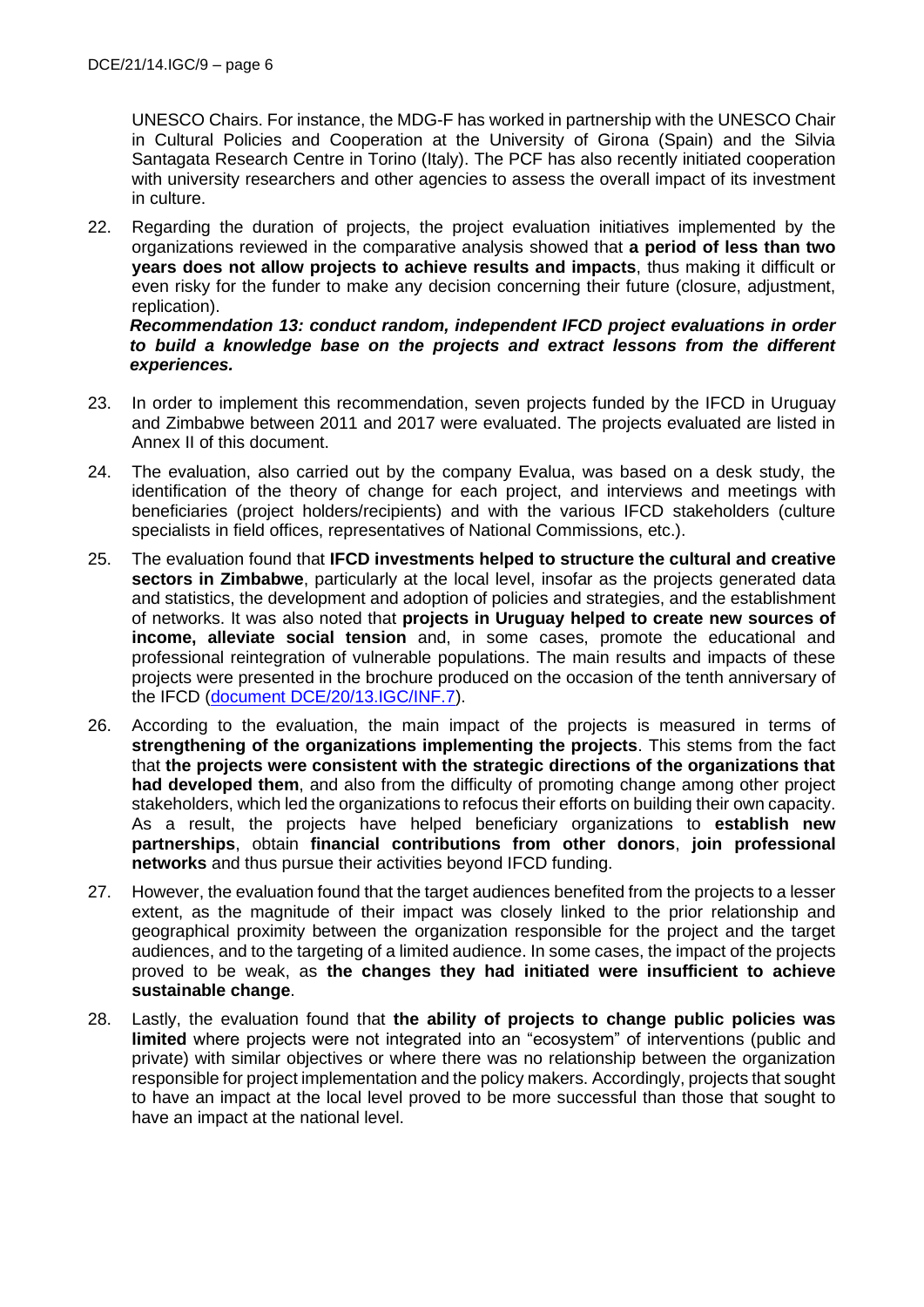- 29. The evaluation identified the following factors as those with the greatest impact on the achievement of objectives:
	- **- Shortcomings already visible in the project design**. The objectives set for some of the seven projects evaluated were too ambitious and stakeholders knew from the outset that they were unattainable. Furthermore, some projects had completely separate components, resulting in piecemeal efforts and reduced resources available for each component. The most successful projects were those that had included in their funding applications: (i) full identification of the stakeholder system in the cultural sector concerned, (ii) a detailed analysis of the challenges faced, (iii) an action strategy to address these challenges, and (iv) adequately identified risks.
	- **- Shortcomings in the evaluation of funding applications** by the Panel of Experts, which sometimes underestimated the risks associated with the projects, resulting from the institutional and financial fragility of the organization responsible for project implementation or the lack of an explicit, logical connection between the proposed activities and expected results.
	- **- Unforeseen challenges faced during project implementation which did not result in project adjustment.** The financial resources available for some of the seven projects evaluated were reduced as a result of project partner withdrawal or a deteriorating national economic environment. Other projects have been affected by changes in national authority priorities. The ability to adapt the projects to the local and national context has proven to be a key factor in the success of the projects.
	- **- The lack of use of project results** (self-evaluation, internal evaluation, external evaluation) limits stakeholders' ability to learn from the projects and therefore has a negative impact on the achievement of the objectives set. Adequately identifying the factors that contributed to the success or failure of a project is essential for beneficiaries, in order to avoid repeating the same mistakes when preparing a new funding application. The same applies to the funding agency, to avoid supporting projects with similar issues.
	- **- Project period considered too short by beneficiaries.** Before the Guidelines on the Use of the Resources of the IFCD were revised in 2013 [\(Resolution 4.CP 9\)](https://en.unesco.org/creativity/sites/creativity/files/sessions/221795e.pdf), the funding period established for IFCD-funded projects was one year. As the projects evaluated had been approved before the revision, the beneficiaries stressed that they would have preferred a period of two years rather than one, in order to more effectively strengthen their results and sustainability<sup>2</sup>.

# **III. Conclusions and next steps**

- 30. The implementation of the 17 recommendations adopted by the Committee cannot take the form of one-off activities, but requires regular monitoring and ongoing efforts. Examples of this are capacity-building for National Commissions (Recommendation 9) and for countries with limited funding opportunities in the cultural sector and countries that have never received IFCD funding (Recommendation 11), and the conduct of random, independent project evaluations (Recommendation 13).
- 31. Taking into account the need for sustained monitoring over time, the provisional budget for 2020-2021 adopted by the Committee [\(Decision 13.IGC 5b\)](https://en.unesco.org/creativity/sites/creativity/files/sessions/13igc_decisions_en.pdf) allocated \$88,000 for the implementation of the recommendations of the second external evaluation of the IFCD, approved by the Committee [\(Decision 12.IGC 6\)](https://en.unesco.org/creativity/sites/creativity/files/12igc_decisions_en.pdf). Henceforth, the Secretariat thus proposes that the update on the implementation of the recommendations be included in the narrative report of the IFCD, which the Secretariat must submit annually to the Committee, in accordance with the Financial Regulations of the Special Account for the IFCD as revised by the Conference of Parties [\(Resolution 7.CP 9\)](https://en.unesco.org/creativity/sites/creativity/files/sessions/7cp_resolutions_en.pdf).

<sup>2.</sup> Paragraph 11.2 of the current Guidelines states that "the project implementation period can be between 12 and 24 months".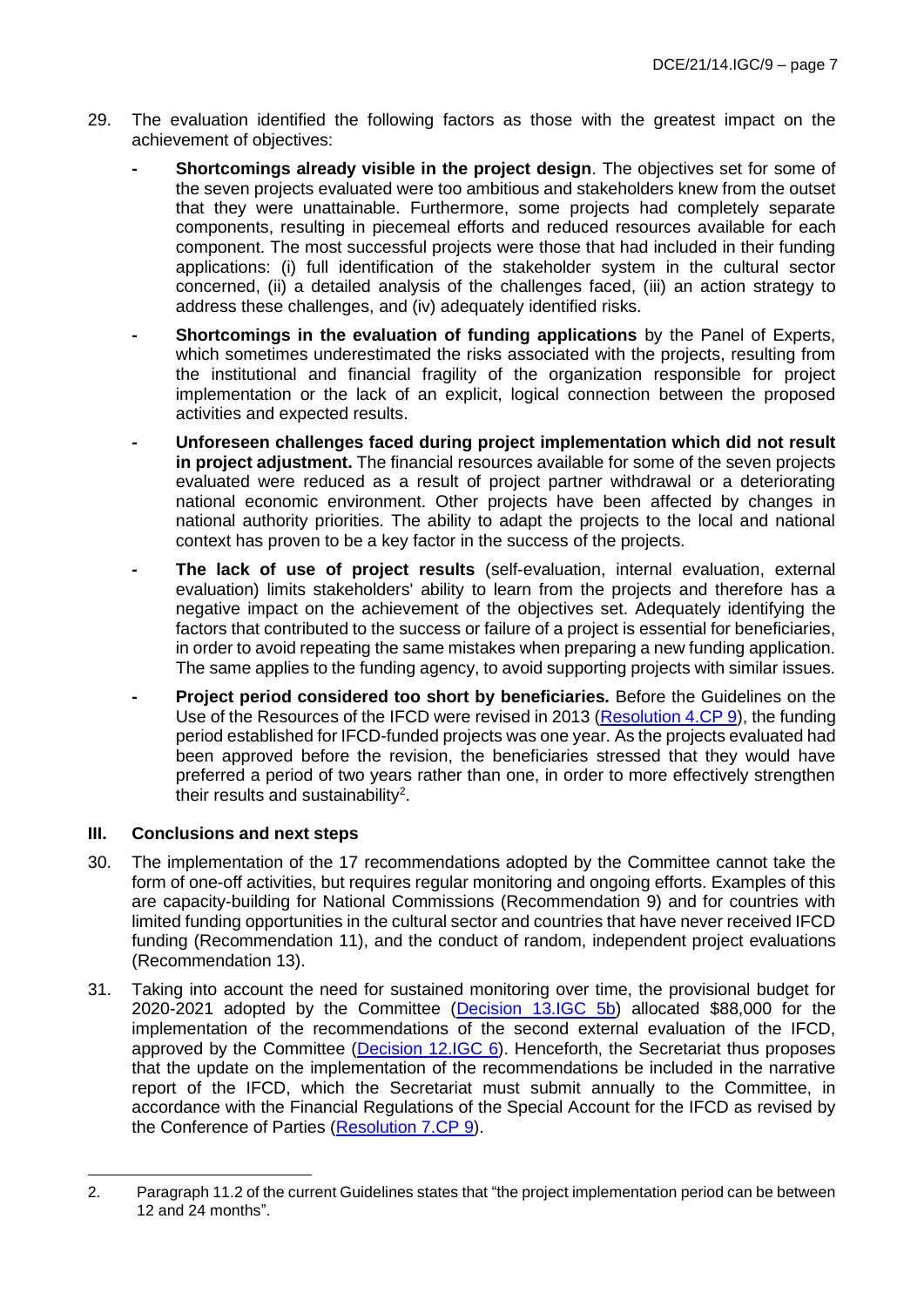- 32. Furthermore, the implementation of the recommendations has shown that more specific guidance is required on the ways of implementing some of the recommendations. This applies, for instance, to ways of positively discriminating in favour of funding applications that include actions to increase women's representation in the cultural and creative sectors (Recommendation 15) and ways of giving greater weight to the capacity of project partners/applicants in the selection and evaluation process (Recommendation 21). A possible revision or update of the Guidelines on the Use of the Resources of the IFCD, which the Committee may decide (see document DCE/21/14.IGC/10), would provide an opportunity to clarify on the ways of implementing these recommendations.
- 33. The Committee may wish to adopt the following decision:

# **DRAFT DECISION 14.IGC 9**

*The Committee*,

- *1. Having examined document DCE/21/14.IGC/9 and its Annexes,*
- *2. Recalling Decisions 12.IGC 6 and 13.IGC 5b,*
- *3. Takes note of the progress made in the implementation of the recommendations resulting from the second external evaluation of the International Fund for Cultural Diversity (IFCD) and requests the Secretariat to provide to it, at its fifteenth session, an update thereon, in the narrative report of the International Fund for Cultural Diversity for the period 2020-2021;*
- *4. Also takes note of the need to pursue the implementation of the recommendations that do not require a specific action and further requests the Secretariat to monitor their implementation within the limits of the financial resources made available to it in the budget of the International Fund for Cultural Diversity for the period 2020-2021.*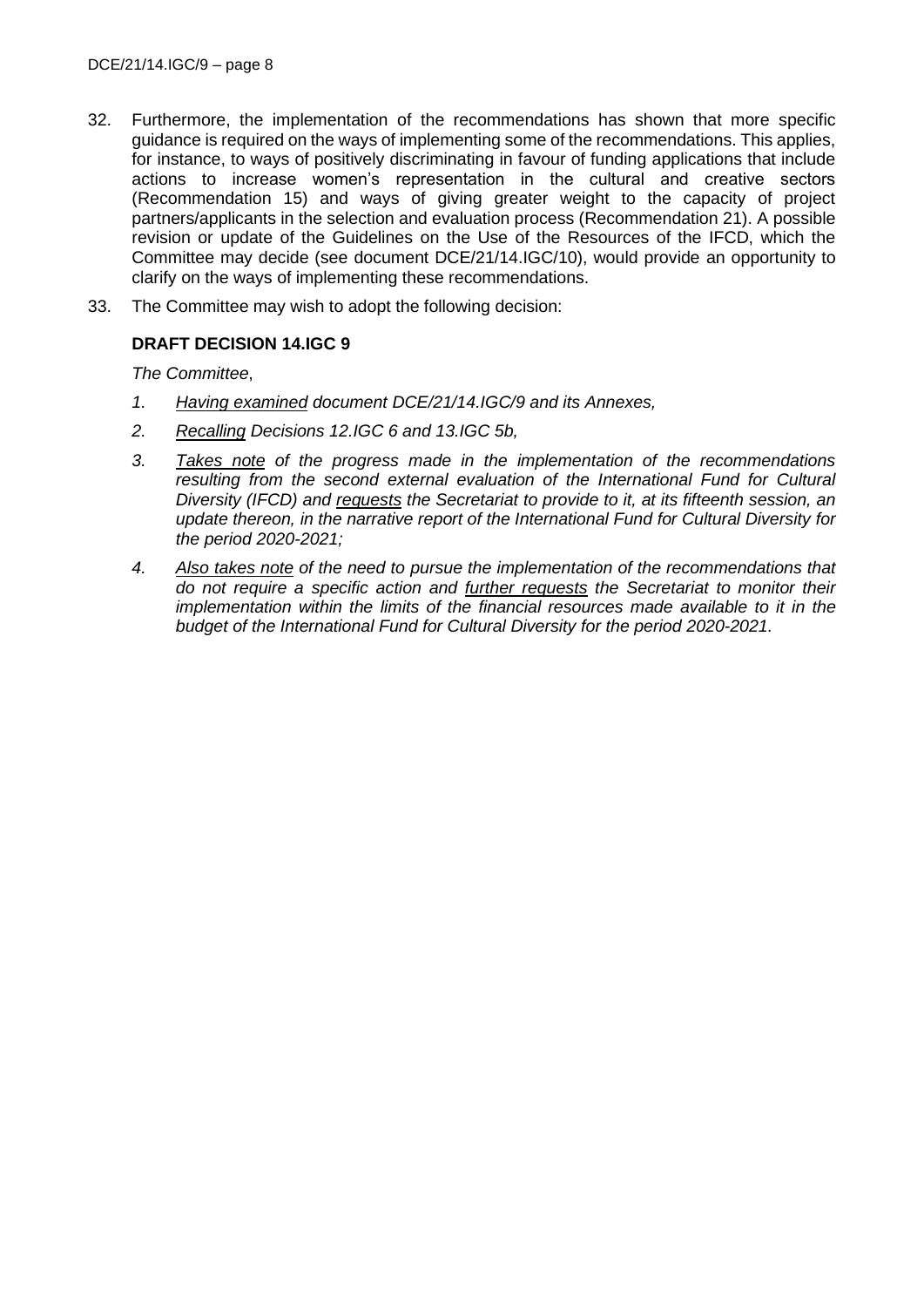# **ANNEX I**

#### **Monitoring of the implementation of the recommendations resulting from the second external evaluation of the IFCD and adopted by the Committee**

| <b>Recommendations</b>                                                                                                                                                                                                                                                                                                                                  | <b>Implementation status</b>                                                                                                                                                                                                                                                                                                          |  |  |
|---------------------------------------------------------------------------------------------------------------------------------------------------------------------------------------------------------------------------------------------------------------------------------------------------------------------------------------------------------|---------------------------------------------------------------------------------------------------------------------------------------------------------------------------------------------------------------------------------------------------------------------------------------------------------------------------------------|--|--|
| <b>Recommendation 5</b><br>To work with the National Commissions to strengthen their role in line with the<br>Guidelines in concrete areas such as the responsibility of forming and<br>coordinating the pre-selection panel (as per articles 12.2 and 12.3 of the<br>Guidelines).                                                                      | <b>IMPLEMENTED</b><br>In 2019, the National Commissions' pre-selection form was simplified.<br>$\blacksquare$<br>Since 2019, the National Points of Contact of the Convention have been<br>called upon when a National Commission does not participate in the pre-<br>selection by the deadline set (Decision 12.IGC.6, paragraph 6). |  |  |
| <b>Recommendation 6</b><br>To allocate extra criteria in the proposal scoring system to projects promoting<br>certain strategic themes and/or geographic regions in order to finetune project<br>selection and reduce the challenges emerging from the 30-point decision as well<br>as geographic imbalance.                                            | <b>IMPLEMENTED</b><br>Since 2019, the Panel coordinator has awarded an extra point to projects<br>submitted by countries which have never before received funding<br>(Decision 12.IGC 6, paragraph 7).                                                                                                                                |  |  |
| <b>Recommendation 7</b><br>To incorporate a specific question about the IFCD in the Quadrennial Periodic<br>Reports (QPRs) to ensure that IFCD projects systematically feature in these<br>reports, thereby ensuring that the links between the Fund and the implementation<br>of the 2005 Convention are made explicit.                                | <b>IMPLEMENTED</b><br>Since 2019, a specific question about the IFCD has been included in the<br>form for the Quadrennial Periodic Reports (Resolution 7.CP 12).                                                                                                                                                                      |  |  |
| <b>Recommendation 8</b><br>To conduct a human resource analysis in the Secretariat with a view to meeting<br>the needs of the IFCD and strengthening the Secretariat (in line with IOS<br>Recommendation 31). Strengthening the team's fundraising capacity is<br>particularly key for the future of the Fund and in order to maximize efforts to date. | <b>IMPLEMENTED</b><br>An analysis of the human resources in the Secretariat was conducted.                                                                                                                                                                                                                                            |  |  |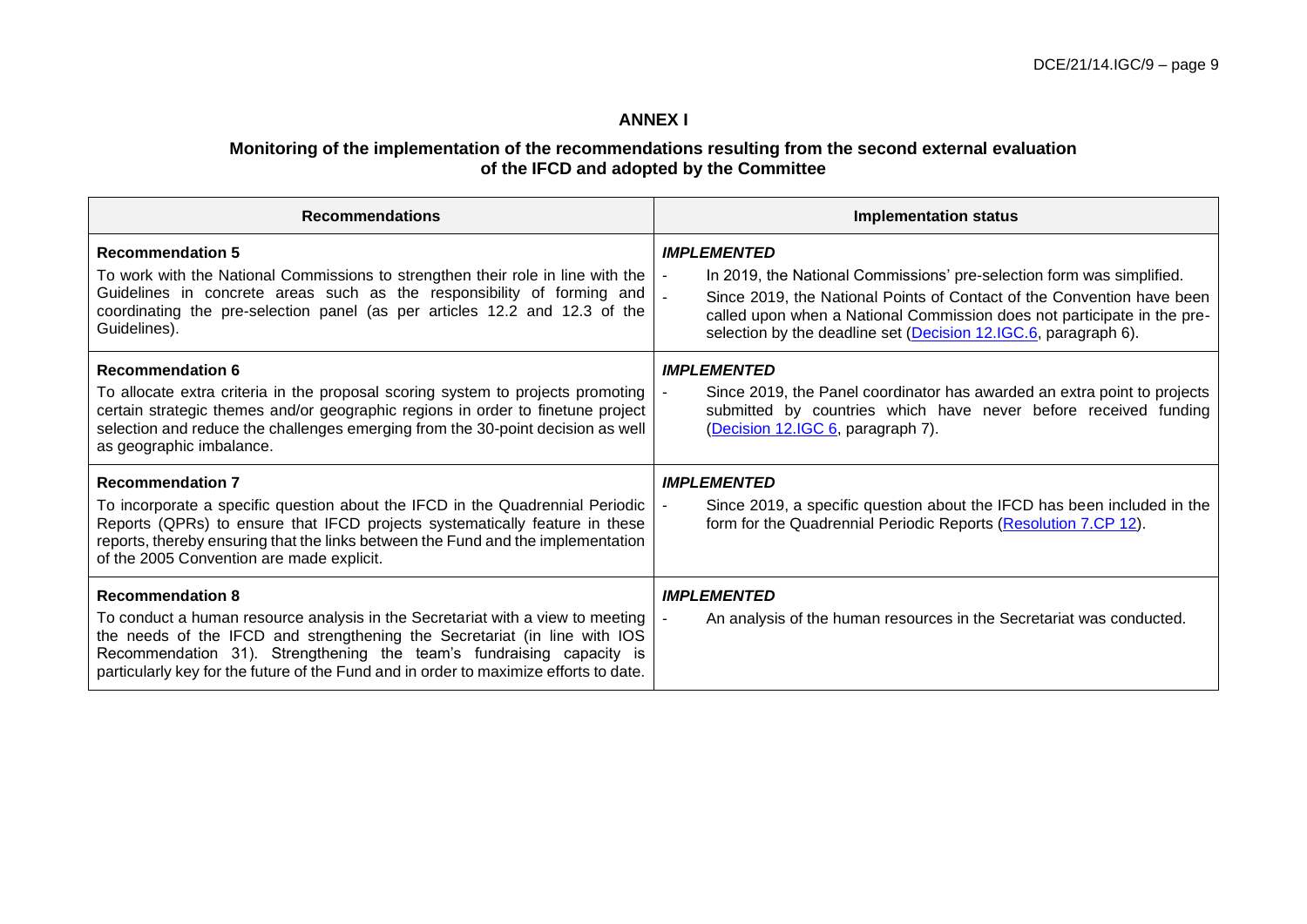| <b>Recommendations</b>                                                                                                                                                                                                                                                                                                                                                                                                                                                                                                                        | <b>Implementation status</b>                                                                                                                                                                                                                                                                                                                                                                                                                                                                                                                                                                                                                                                                                                                                                                                                                                                                       |  |  |  |
|-----------------------------------------------------------------------------------------------------------------------------------------------------------------------------------------------------------------------------------------------------------------------------------------------------------------------------------------------------------------------------------------------------------------------------------------------------------------------------------------------------------------------------------------------|----------------------------------------------------------------------------------------------------------------------------------------------------------------------------------------------------------------------------------------------------------------------------------------------------------------------------------------------------------------------------------------------------------------------------------------------------------------------------------------------------------------------------------------------------------------------------------------------------------------------------------------------------------------------------------------------------------------------------------------------------------------------------------------------------------------------------------------------------------------------------------------------------|--|--|--|
| <b>Recommendation 9</b><br>To strengthen the capacity of the National Commissions as key actors involved<br>in the application process in order to improve the selection process and avoid the<br>non-selection of good quality projects. A good step forward would be ensuring<br>that each National Commission appoints a focal person in charge of coordinating<br>IFCD issues for at least 2 years, and that in case of changes, the same person<br>ensures the transfer of knowledge and files.                                          | <b>IMPLEMENTED</b><br>Since 2018, information meetings have been organized on the occasion<br>$\blacksquare$<br>of all the statutory meetings of the governing bodies in order to strengthen<br>the capacities of the National Commissions and facilitate the<br>communication process.<br>$\mathbb{Z}^2$<br>In 2020, the Secretariat, in collaboration with the Field Offices in Doha,<br>San José, Lima and Nairobi, provided training on the IFCD to the National<br>Commissions of Comoros, Djibouti, Honduras, Jordan, Madagascar,<br>Nicaragua, Peru, Qatar, Seychelles and the United Republic of Tanzania.<br>It should be noted that this recommendation requires continuous<br>monitoring.                                                                                                                                                                                               |  |  |  |
| <b>Recommendation 10</b><br>To work with Field Offices to ensure that on the one hand, UNESCO maximizes<br>the opportunities of having an IFCD-funded project (such as increased visibility,<br>enhanced contact with the local cultural sector and a better understanding of the<br>context) and on the other hand, to ensure that projects know what they can (and<br>should) expect from UNESCO Field Offices (especially in terms of support and<br>involvement throughout the diffusion, communication and implementation<br>processes). | <b>IMPLEMENTED</b><br>Field Offices (to the extent that their resources allow) participated in project<br>$\blacksquare$<br>implementation and the issuing of calls for funding applications.<br>$\mathbb{Z}^2$<br>It should be noted that this recommendation requires continuous<br>monitoring.                                                                                                                                                                                                                                                                                                                                                                                                                                                                                                                                                                                                  |  |  |  |
| <b>Recommendation 11</b><br>To develop tailored capacity-building actions for countries with less funding<br>opportunities in the cultural sector and for those countries that have never<br>received funding.                                                                                                                                                                                                                                                                                                                                | <b>IMPLEMENTED</b><br>$\blacksquare$<br>Information sessions are organized systematically in collaboration with the<br>field offices when calls for funding applications are issued.<br>In 2020, the Secretariat, in collaboration with the Field Offices in Doha,<br>San José, Lima and Nairobi, provided training on the IFCD to the National<br>Commissions of Comoros, Djibouti, Honduras, Jordan, Madagascar,<br>Nicaragua, Peru, Qatar, Seychelles and the United Republic of Tanzania.<br>Since 2018, an IFCD module has been included in the training<br>programmes provided by the Secretariat on the participatory monitoring of<br>cultural policies.<br>As a result of the capacity-building and awareness-raising efforts of the<br>Secretariat, in recent years, several countries (e.g. Ethiopia, Georgia,<br>Rwanda and Viet Nam) have benefited from the IFCD for the first time. |  |  |  |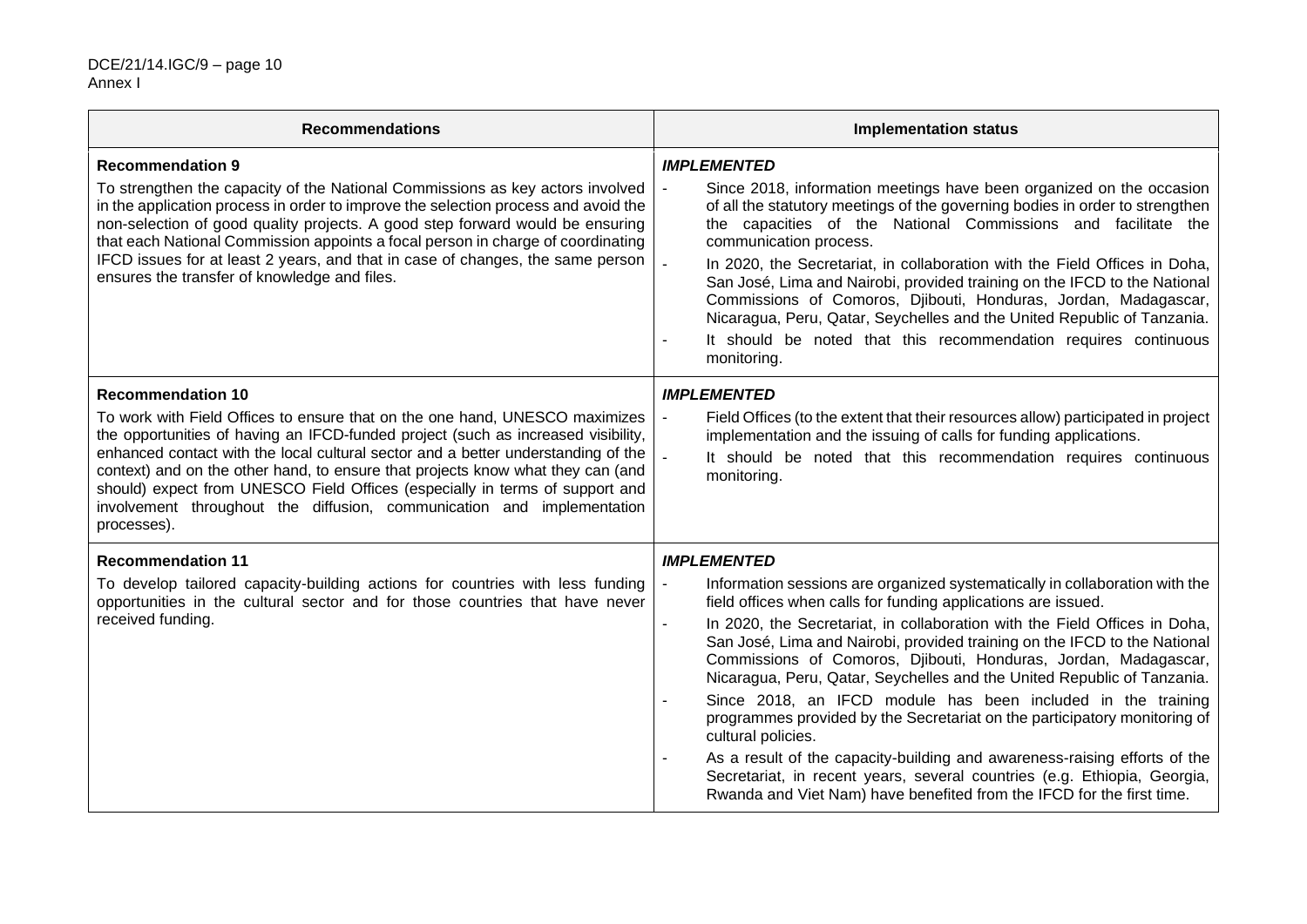| <b>Recommendations</b>                                                                                                                                                                                                                                                                                                                                                                                                                                                                                                  | <b>Implementation status</b>                                                                                                                                                                                                                                                                                                                                                                                                                                                                                                                                                                                                                                                                                                                                                                                                                                                                                                                                                         |  |  |  |
|-------------------------------------------------------------------------------------------------------------------------------------------------------------------------------------------------------------------------------------------------------------------------------------------------------------------------------------------------------------------------------------------------------------------------------------------------------------------------------------------------------------------------|--------------------------------------------------------------------------------------------------------------------------------------------------------------------------------------------------------------------------------------------------------------------------------------------------------------------------------------------------------------------------------------------------------------------------------------------------------------------------------------------------------------------------------------------------------------------------------------------------------------------------------------------------------------------------------------------------------------------------------------------------------------------------------------------------------------------------------------------------------------------------------------------------------------------------------------------------------------------------------------|--|--|--|
|                                                                                                                                                                                                                                                                                                                                                                                                                                                                                                                         | It should be noted that this recommendation requires continuous<br>monitoring.                                                                                                                                                                                                                                                                                                                                                                                                                                                                                                                                                                                                                                                                                                                                                                                                                                                                                                       |  |  |  |
| <b>Recommendation 12</b><br>To make resources available so that the Secretariat can take bold steps for the<br>IFCD to become a "learning-driven" fund by introducing measures that aim to<br>extract lessons and spaces for the reflexion at that centre of the IFCD strategy,<br>including hiring of dedicated staff at the Secretariat responsible for project<br>monitoring and evaluation.                                                                                                                         | <b>IMPLEMENTED</b><br>A review of the practices of other organizations with a strong learning<br>culture in respect of culture funding was conducted and its findings have<br>shaped the analysis of the Guidelines on the Use of the Resources of the<br>IFCD presented in document DCE/21/14.IGC/10.<br>The Committee allocated \$35,000 of the IFCD budget to project monitoring<br>$\blacksquare$<br>and evaluation for the period 2020-2021. This sum will be used to integrate<br>monitoring and evaluation more effectively into the management of the<br>IFCD.<br>The revision of the IFCD monitoring and evaluation framework, which<br>takes into account the findings of the independent project evaluations and<br>the review of the practices of other organizations funding culture. It will<br>need to be refined in the light of the Committee's decisions concerning a<br>possible revision or update of the Guidelines on the Use of the Resources<br>of the IFCD. |  |  |  |
| <b>Recommendation 13</b><br>To conduct random IFCD project independent evaluations in order to build a<br>knowledge base on the projects and extract lessons from the different experiences.                                                                                                                                                                                                                                                                                                                            | <b>IMPLEMENTED</b><br>An assessment of the impacts of seven projects in two countries (Uruguay<br>$\blacksquare$<br>and Zimbabwe) has been carried out. The conclusions resulting from this<br>evaluation have provided input to the analysis of the Guidelines on the Use<br>of the Resources of the IFCD presented in document DCE/21/14.IGC/10.<br>It should be noted that this recommendation requires continuous<br>monitoring.                                                                                                                                                                                                                                                                                                                                                                                                                                                                                                                                                 |  |  |  |
| <b>Recommendation 14</b><br>To take steps to maximize the Convention's potential as an advocacy tool among<br>civil society actors. This could be done by providing more information, training and<br>awareness-raising on the importance of advocating on the contribution of the cultural<br>sector to the economy as well as on the existing links between project-focused work<br>conducted by cultural entities and their contribution to policy-related issues affecting<br>the implementation of the Convention. | <b>IMPLEMENTED</b><br>The Secretariat organized "Create 2030" talks with IFCD beneficiaries in<br>$\overline{a}$<br>the context of the intergovernmental meetings and as part of the Pan-<br>African Film and Television Festival of Ouagadougou (FESPACO). These<br>talks provided an opportunity not only to show the results and impact in<br>the field of the funded projects, but also to facilitate the exchange of<br>information and experience among IFCD beneficiaries.<br>The ResiliArt movement was promoted among IFCD beneficiaries that<br>were involved in the debates on the needs of the cultural and creative                                                                                                                                                                                                                                                                                                                                                     |  |  |  |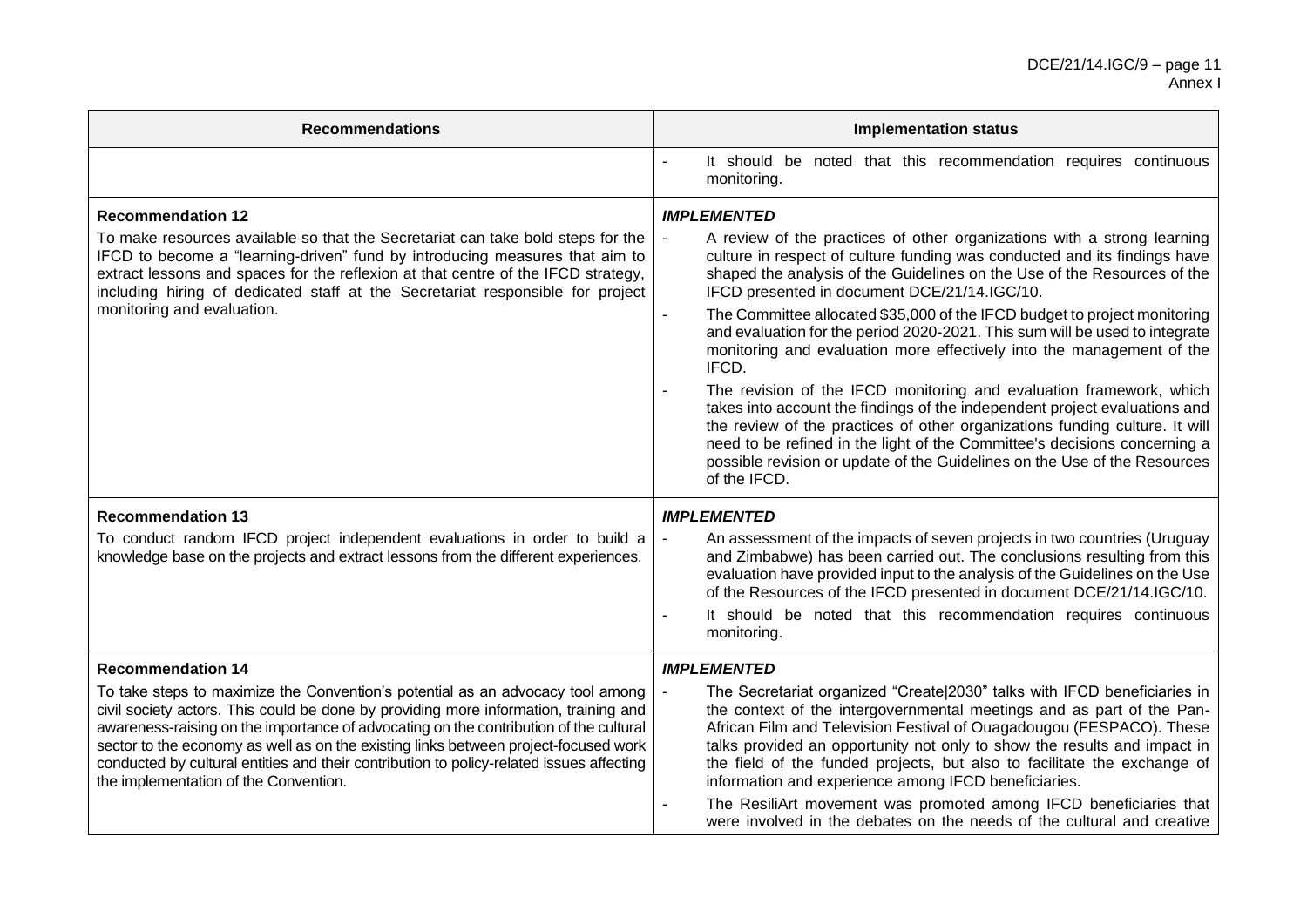| <b>Recommendations</b>                                                                                                                                                                                                                                              | <b>Implementation status</b>                                                                                                                                                                                                                                                                                                                                                                                                                                                                                       |  |  |  |
|---------------------------------------------------------------------------------------------------------------------------------------------------------------------------------------------------------------------------------------------------------------------|--------------------------------------------------------------------------------------------------------------------------------------------------------------------------------------------------------------------------------------------------------------------------------------------------------------------------------------------------------------------------------------------------------------------------------------------------------------------------------------------------------------------|--|--|--|
|                                                                                                                                                                                                                                                                     | sectors in the face of the coronavirus disease (COVID-19) crisis and the<br>search for common solutions.<br>The Secretariat has started to involve IFCD beneficiaries in IFCD capacity-<br>$\blacksquare$<br>building sessions.<br>It should be noted that this recommendation requires continuous<br>monitoring.                                                                                                                                                                                                  |  |  |  |
| <b>Recommendation 15</b>                                                                                                                                                                                                                                            | <b>IMPLEMENTED</b>                                                                                                                                                                                                                                                                                                                                                                                                                                                                                                 |  |  |  |
| To positively discriminate project proposals that include concrete actions aimed<br>at increasing women's representation in key areas of cultural activity and/or<br>aimed at challenging traditional women's roles.                                                | The IFCD Panel of Experts, at its biennial meeting, held virtually in 2020,<br>$\blacksquare$<br>stressed the importance of focusing on projects that achieve such results.<br>Further details on measures to implement this recommendation could be<br>detailed in a possible revision or update of the Guidelines on the Use of<br>the Resources of the IFCD (see document DCE/21/14.IGC/10).                                                                                                                    |  |  |  |
| <b>Recommendation 16</b>                                                                                                                                                                                                                                            | <b>IMPLEMENTED</b>                                                                                                                                                                                                                                                                                                                                                                                                                                                                                                 |  |  |  |
| To review the current Committee's fundraising strategy to ensure that it dedicates<br>more attention to the contributions of Parties and their engagement in a more<br>tailored manner, recognizing that not all Parties have the same capacities and<br>resources. | An evaluation of the fundraising strategy for 2013-2018 and a new<br>fundraising strategy for 2021-2023 are set out in documents<br>DCE/21/14.IGC/11 and DCE/21/14.IGC/INF.11.                                                                                                                                                                                                                                                                                                                                     |  |  |  |
| <b>Recommendation 17</b>                                                                                                                                                                                                                                            | <b>IMPLEMENTED</b>                                                                                                                                                                                                                                                                                                                                                                                                                                                                                                 |  |  |  |
| To work towards meeting the target contribution of 1% (Art. 18.3 and 18.7) to<br>strengthen the sustainability of the Fund and overturn the static trend of the last<br>5 years.                                                                                    | Under the new fundraising strategy proposed<br>$\blacksquare$<br>in documents<br>DCE/21/14.IGC/11 and DCE/21/14.IGC/INF.11, the Director-General<br>could send customized letters to the Parties to the Convention, requesting<br>that they pay the equivalent of 1% of their respective overall contributions<br>to the regular budget of UNESCO. Customization of the letters is<br>recommended in order to adapt their content according to whether or not<br>the Parties are regular contributors to the IFCD. |  |  |  |
| <b>Recommendation 18</b>                                                                                                                                                                                                                                            | <b>IMPLEMENTED</b>                                                                                                                                                                                                                                                                                                                                                                                                                                                                                                 |  |  |  |
| To strengthen IFCD's fundraising strategy by incorporating an analytical dimension<br>that ensures an explicit connection between communication products and concrete<br>fundraising targets (especially those related to Parties' contributions).                  | $\blacksquare$<br>An evaluation of the fundraising strategy for 2013-2018 and a new<br>fundraising strategy for 2021-2023 are set out in documents<br>DCE/21/14.IGC/11 and DCE/21/14.IGC/INF.11.                                                                                                                                                                                                                                                                                                                   |  |  |  |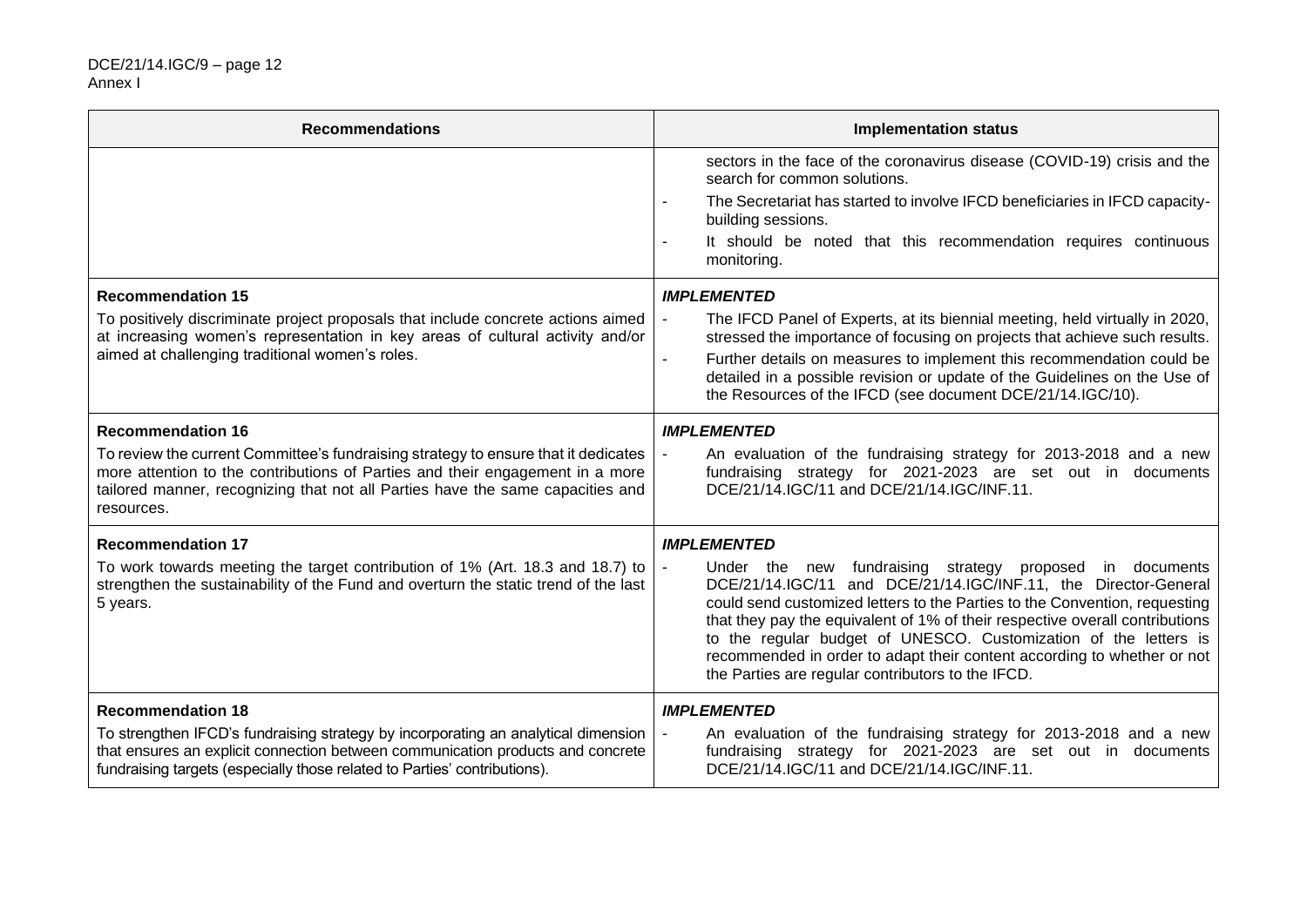| <b>Recommendations</b>                                                                                                                                                                                                                                                                                                               | Implementation status                                                                                                                                                                                                                                                                                                                                                                                                     |  |  |
|--------------------------------------------------------------------------------------------------------------------------------------------------------------------------------------------------------------------------------------------------------------------------------------------------------------------------------------|---------------------------------------------------------------------------------------------------------------------------------------------------------------------------------------------------------------------------------------------------------------------------------------------------------------------------------------------------------------------------------------------------------------------------|--|--|
| <b>Recommendation 19</b><br>To modify the current success target of 50% of contributing countries so that<br>instead of focusing on ensuring that at least half of the Parties to the Convention<br>give to the Fund, regular amounts are sought in line with the suggested 1% (Art.<br>18.3 and 18.7).                              | <b>IMPLEMENTED</b><br>An evaluation of the fundraising strategy for 2013-2018 and a new<br>fundraising strategy for 2021-2023 are set out in documents<br>DCE/21/14.IGC/11 and DCE/21/14.IGC/INF.11.                                                                                                                                                                                                                      |  |  |
| <b>Recommendation 20</b><br>To strengthen the use of communication materials on the IFCD. The first<br>suggested step is to conduct an analysis of the implementation of the different<br>phases of the Communication Strategy to understand what has worked and what<br>requires improvement.                                       | <b>IMPLEMENTED</b><br>An evaluation of the fundraising strategy for 2013-2018 and a new<br>fundraising strategy for 2021-2023 are set out in documents<br>DCE/21/14.IGC/11 and DCE/21/14.IGC/INF.11.                                                                                                                                                                                                                      |  |  |
| <b>Recommendation 21</b><br>To devote more attention to the capacity of project partners [applicants] and give<br>this factor greater weight in the selection processInclude elements that prove<br>the capacity of partners [applicants] (such as experience, sector expertise, past<br>performance and participation in networks). | <b>IMPLEMENTED</b><br>At its virtual meeting in 2020, the IFCD Panel of Experts highlighted that<br>the evaluation of funding applications should place more emphasis on<br>project partner capacity.<br>Further details on measures to implement this recommendation could be<br>detailed in a possible revision or update of the Guidelines on the Use of<br>the Resources of the IFCD (see document DCE/21/14.IGC/10). |  |  |